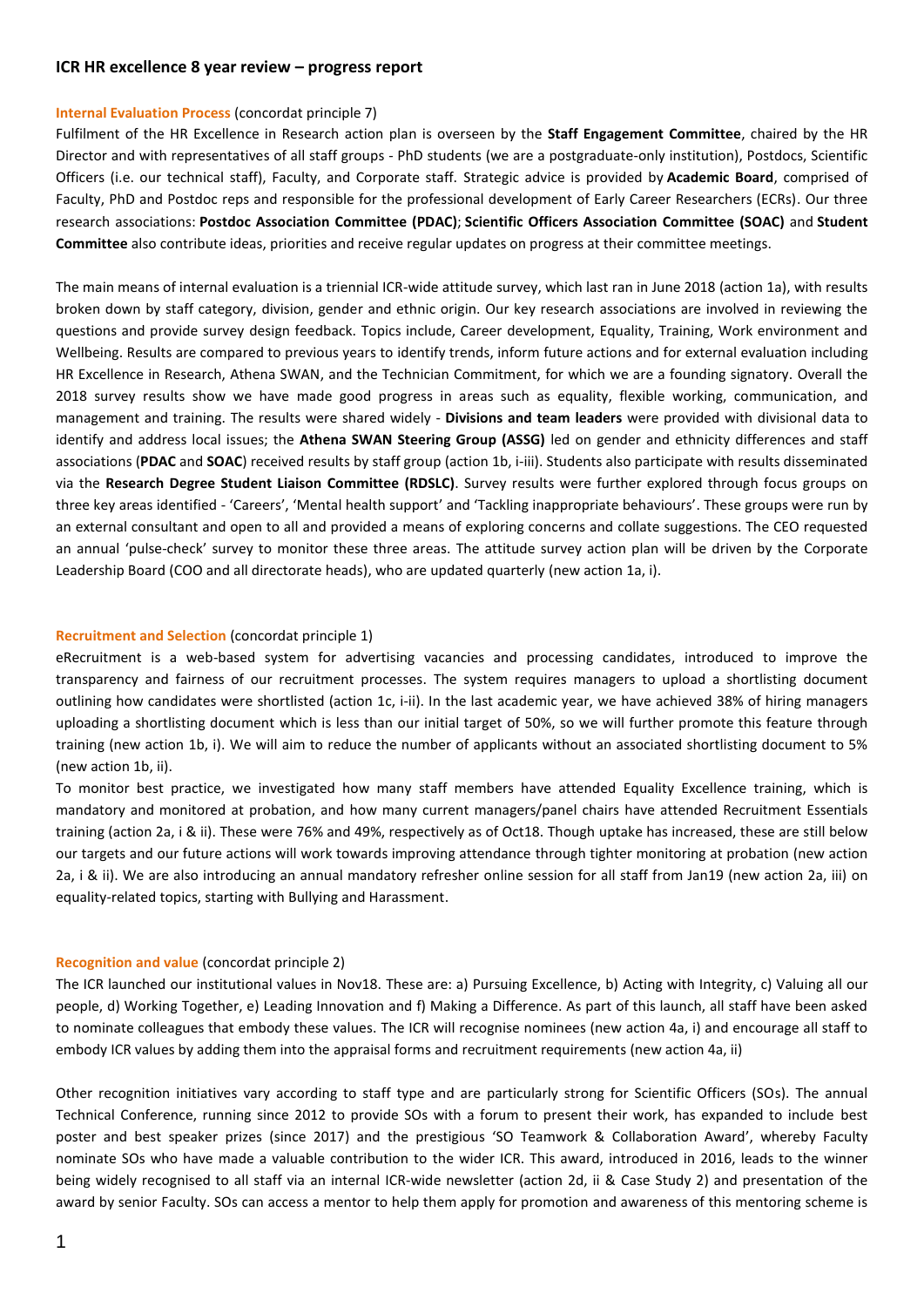78% - above our target of 70% (action 2d, i). In total 28 SOs were promoted out of 35 applicants between Apr16-Apr18. In addition, the SOAC recently created Twitter and LinkedIN accounts to share news, promote initiatives and to raise the profile of individual technicians. Most notably they shared their news of collecting the ICR's Technician Commitment Award. Future actions for this group are around continuing to monitor awareness of the promotions mentoring scheme, promotion of the SO Teamwork and Collaboration Award and to understand what motivates this group (new action 2f, i-iii).

Promising Postdoctoral researchers can apply to attend the biennial Pathway to Independence leadership programme. This flagship programme last ran in Jun17 in collaboration with The Wellcome Sanger Institute and opened to 24 participants from around the UK with 94.7% rating the programme 'very good' (action 2g, i). In addition, ICR attendees can apply for a Dean's award of up to £5k to use in developing their academic independence. We also continued to offer Leadership in Action events to ICR Postdocs in collaboration with UCL, sending 9 ICR postdocs to 2 events thus far (action 2g, ii). Future actions are around continuing to build on the success of these leadership programmes (new action 2b, i - iii). We developed a pilot mentoring scheme following consultation at the institute-wide annual conference in 2017. This was piloted with one division (Cancer Therapeutics) and the outcomes evaluated. As a result, we have modified the questionnaire used and circulated it to all postdocs in Sep17 (action 2g, iii). We are now analysing the responses to assess demand and put in place appropriate support based on the identified needs (new action 2b, iv).

Clinical researchers have a dedicated biennial Pathway to Independence programme and a dedicated mentoring scheme. The Independence programme first ran in 2016 with 95.5% rating it excellent and we will be running it again in Nov18 and continue to open it to participants from all over the UK (new action 3a, i). Delegate tracking is ongoing via dedicated LinkedIn groups for each cohort (action 3c, ii), though is proving difficult due to low LinkedIN engagement from within this group. Future actions focus on establishing a plan for monitoring career progression of Clinical Pathway to Independence participants (new action 3a, ii). The annual clinical mentoring scheme was piloted with women-only in 2016 and then expanded to all eligible researchers. There have been 49 pairs matched since the start and 100% of feedback respondents would recommend the scheme to other academics (action 3d). The scheme has been highlighted as a best practice [case study](https://www.vitae.ac.uk/researchers-professional-development/engagement-influence-and-impact/coaching-and-mentoring-researchers-articles-and-case-studies-from-our-network/cross-organisational-mentoring-to-support-career-development-and-progression-of-female-clinician-researchers) by Vitae.

We have allocated significant funding to a new Faculty leadership development programme, which we will develop and implement (new action 2c, ii). Career Development Faculty (i.e. junior team leaders) are core funded to attend the residential week-long 'EMBO Laboratory Leadership for Team Leaders' course and are matched with an academic mentor. Evaluation of this mentoring scheme at the 2018 CDF Away Day (action 2c) showed most CDF found the scheme useful, but the benefit depended on the mentor they were given. The main recommendation was to ensure mentors are from outside the mentee's own management chain (new action 2c, i).

All staff can access 1-2-1 impartial careers advice and we monitor awareness of this through the ICR-wide attitude survey. In 2018, 69% (clinical) and 52% (non-clinical) of researchers agreed they "can access impartial careers advice when needed" (action 3b, i). To improve awareness, we now advertise 1-2-1 sessions heavily through internal newsletters, targeted emails and at internal conferences and have created training brochures for all key researcher groups (Students, SO, Postdocs, Bioinformaticians, Clinicians, Faculty) containing information on these sessions and the tailored training opportunities for each of these staff types (action 3b, ii & iii).

## **Career development** (principle 3 & 4)

One way we measure the impact of ICR-provided training and career support is to monitor the career destinations and survey our Student, Postdoc and SO alumni (action 1d, i). For students, we have tracked 79% out of 675 leavers since 1980. A project is underway to directly survey student alumni on their career destinations and the impact of the support received at ICR to their career development (new action 1c, i). For Postdocs, we have tracked 74% of the 393 leavers since 2008 and have followed this up with a pilot survey in Oct17, which went out to the dedicated Postdoc LinkedIN Group (containing 134 members at the time (action 1d, ii) of which 91 are leavers). Of the 39 responses received, 77% considered the ICR provided them with impartial career advice and training that aided them in developing their career. In addition, respondents had fulfilled their aspirations in terms of job role (81%), employer (78%) and geographical location (71%) (action 1e, i). The results were presented to the **Athena SWAN Steering Group** in Aug18 and will be used to re-design a survey that will go out to a larger cohort of Postdoc leavers (>160) by Dec18 and presented at the Postdoc Careers Conference in Jan19 (new action 1c, ii). The results also reinforced feedback from our Postdoc population on the need to support the careers of those looking to transition into industrial R&D. As a result, we initiated a 'Succeeding in Industry' programme in Sep18 that we will expand (new action 3b & Case Study 1). We will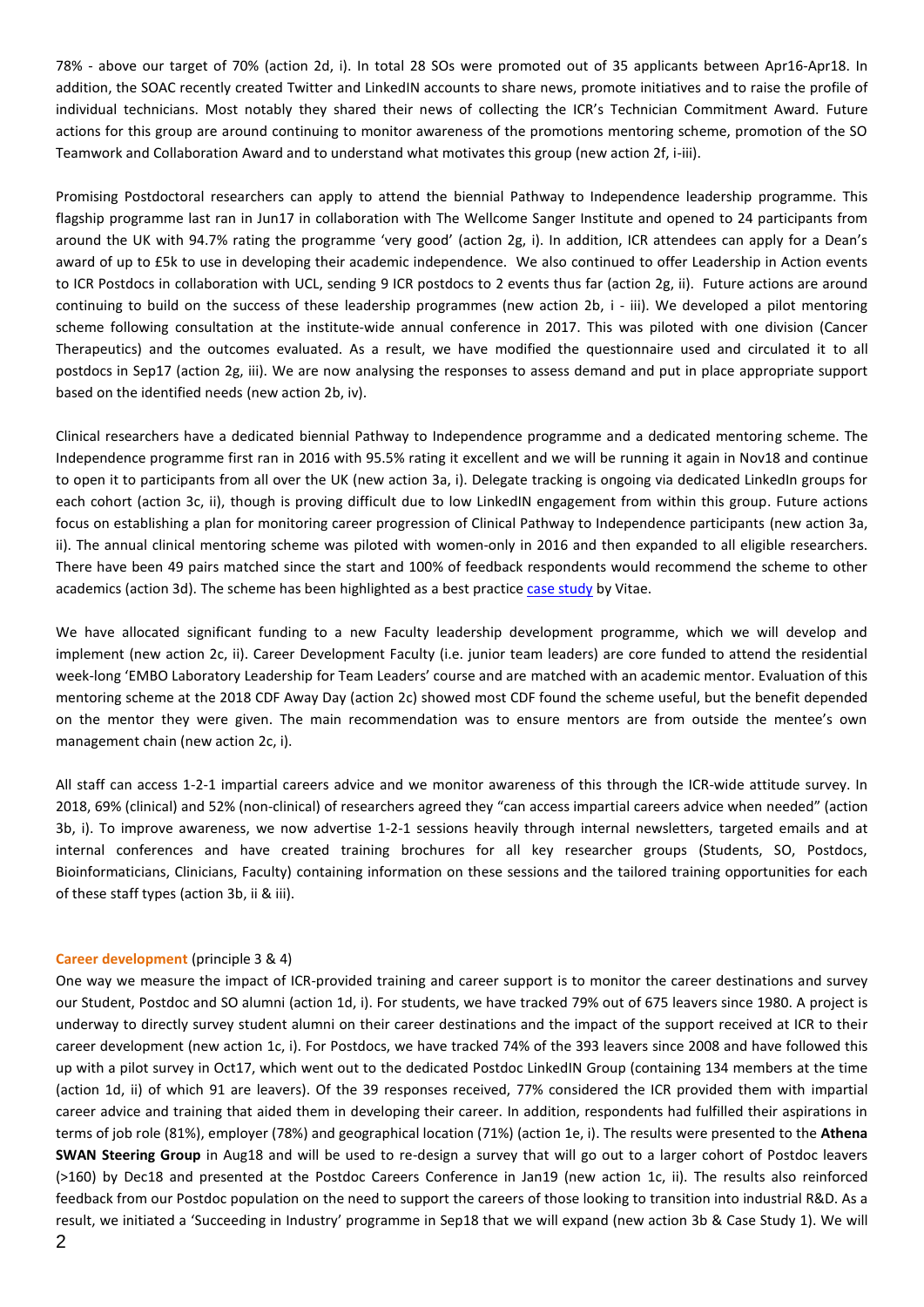use the recently established SO LinkedIN group to aid in monitoring SO career destinations and so far we have tracked 45% of the 145 SO leavers between 2015-17 (action 1d, iii). Careers destination data will be presented to SOAC at the SO Technical Conference every other year (new action 1c, iii).

For clinical researchers, we introduced the BRC Clinical Academic Careers Programme in 2015 and this now runs yearly relaunching each October. The 2017 programme saw a number of 'Meet the Funders' sessions (with CRUK, MRC and Wellcome). Feedback on the support given to clinical academics, including this training programme, was sought through the **Clinical Academic Forum** - a network of early career clinical academics used for peer-to-peer networking and to share career development opportunities (action 3c, i). As a result, the 2018 programme saw a number of training sessions on skills to promote academic independence (e.g. Fellowship Proposals) and on coping with the challenges of a dual career (webinar on 'Resilience'). We will expand this programme beyond 2018 with a group session on 'Managing a Dual Career' due to run in Jan19 and continue to run the programme every October (new action 3a, iii).

We are continuing to develop our CDF and Faculty support and monitor this through the Faculty-specific results to the question 'I am given good training to perform in my current job'. In 2018, 54% of Faculty were positive about that statement (action 2b, i), and we are aiming for 70% by 2021 (new action 2c, ii). We also assess support for CDF by monitoring progression to tenured contracts (100% success rate in 2018/19) (action 2b, ii). We will continue to monitor these success measures (new action 2c, iii). Female CDF were invited to attend the Women in Science event which facilitates cross-institutional networking of senior leaders at ICR, Royal Marsden (RM) and The Crick Institute. Feedback from female team leaders identified actions around updating the appraisals to raise awareness of awards and committee memberships available (action 2e, iv).

We support the Leadership Development of junior/mid-level managers within Corporate and Scientific Officer roles through the Aurora (female only) and Future Leaders (FL, initially female-only until 2017) programmes. We evaluated these programmes in Aug/Sep16 with data from 2 cohorts (action 2e, i). Most participants would recommend their programme to other colleagues (88% of FL and 87% of Aurora). The review led to the FL programme being open to all genders since the 2016-17 cohort and in both programmes running yearly in tandem for at least 12 people (action 2e, iii and new action 2d, i). Future actions will be around tracking the career destination of attendees (new action 2d, iii). We will continue to grow our leadership training offered to these groups (corporate and SOs) by launching a professional leadership programme, leading to external accreditation with the Institute of Leadership and Management by Jan19 (new action 2d, ii).

Attitude survey comparisons between 2014 and 2018 shows statistically significant improvements (p > 0.05) in responses to how managers are viewed including questions such as 'I have a good working relationship with my manager'. New managers form part of the New Managers Network and are provided with training in management topics (action 2f, i). A project is currently underway to analyse the training support offered to all managers and to develop an action plan to tackle training gaps (new action 2e, i). We will monitor improvements in manager training and support by monitoring trends through the attitude survey questions (new action 2e, ii).

To ensure selection to influential senior committees is transparent and fair, membership is either automatic according to the role (e.g. Heads of Divisions) or elected, in which case all suitable/eligible candidates are contacted. We advertise committee vacancies biannually (action 2e, ii). We will continue to monitor gender balance in senior committees, and take actions to increase diversity of committee membership and experience through investigating options for shadowing, deputy committee roles, and clear guidance to chairs to ensure all participants are heard (new action 2d, iv).

We have increased or support for Bioinformatics since the launch of our in-house 'Introduction to Bioinformatics' 3-day course in 2015; the latest additions being '10wk step-by-step R' and 'ChIP-Seq' courses. The content and format of the 'Introduction to Bioinformatics' course was formally reviewed in Nov17 and the entire R training provision has been arranged to follow a logical learning progression plan (action 3e). We now run a total of 17 informatics courses arranged as part of the 'Computing training programme'. We ran a survey in Nov18 to all scientists to assess the needs for Informatics-related training and identify any gaps in provision. This will guide our informatics training provision (new action 3c).

We recently reviewed all of our training provision (Jan18) comprising of >140 training courses, and we categorised all our courses into 14 training programmes to provide a framework for personal career development. This is being heavily advertised through the intranet and the monthly training newsletter.